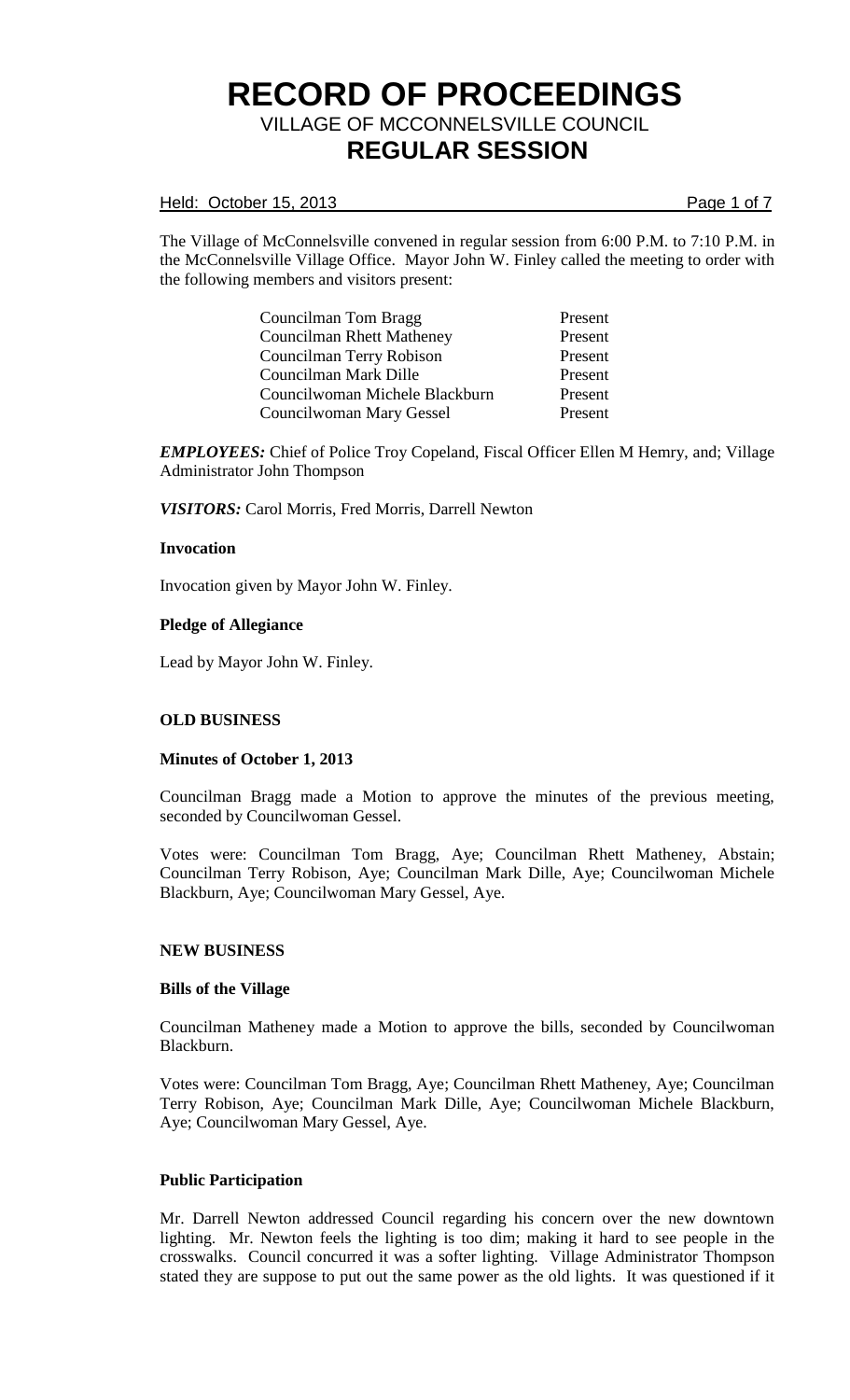### Held: October 15, 2013 **Page 2 of 7**

would make a difference if we put up the glass globes; and, Village Administrator Thompson stated these were the globes that were recommended to be used with the LED lighting.

### **Mayor John W. Finley**

Mayor Finley reported on the letter he received from Parkway Auto Sales and Service that was shared with Council. Mayor Finley stated they have a nice business in town and wants to support them. Mayor Finley has invited the owner to come and explain to Council what services they offer. Mayor Finley stated he encourages all local businesses and their success.

Mayor Finley reported September Mayor's Court receipts as follows: Village - \$6,808.00; Morgan County Treasurer - \$104.40; Treasurer of State – \$1,246.60 for a total of \$8,159.00. Mayor Finley reported September Parking Meter receipts as follows: Fines - \$232.09; Meters - \$1,229.25 for a total of \$1,461.34. Mayor Finley reported September Income Tax receipts as \$22,477.95.

Mayor Finley stated everyone received a copy of the pool expenditures and revenues to date. Mayor Finley stated it was a tough year for the pool. Discussion was made regarding the new slide; hoping it will attract more children. Mayor Finley brought up the idea that maybe we can do something to keep flood waters and the creek from backing up into the pool. Village Administrator Thompson will check into what can possibly be done.

Mayor Finley reported he will be out of town on November 5, 2013; and, questioned if Council would like to reschedule the next Council Meeting for November 6, 2013 at 6:00 P.M.

Councilwoman Gessel made a Motion to reschedule the November 5, 2013 meeting until November 6, 2013 at 6:00 P.M., seconded by Councilwoman Blackburn.

Votes were: Councilman Tom Bragg, Aye; Councilman Rhett Matheney, Aye; Councilman Terry Robison, Aye; Councilman Mark Dille, Aye; Councilwoman Michele Blackburn, Aye; Councilwoman Mary Gessel, Aye.

The November 5, 2013 meeting was rescheduled for November 6, 2013 at 6:00 P.M.

Mayor Finley reported he attended the Mayor's Court update training presented by Ohio Municipal League last Friday. Mayor Finley stated he received his continuing ed certificates and they will be displayed in the office.

#### **Ordinance 13-17**

Council went over the proposed Alley Ordinance and made a few minor changes before presenting for passage. Councilman Dille stated he felt signs should be placed on Eleventh Street and Beechwood so there won't be any questions. Village Administrator Thompson will have the signs ordered and placed.

Mayor Finley introduced Ordinance 13-17, AN ORDINANCE ESTABLISHING ALLEY WEIGHT LIMITS

Councilman Robison made a Motion to suspend the rules requiring three separate and disctinct readings and place on emergency measure, seconded by Councilman Bragg.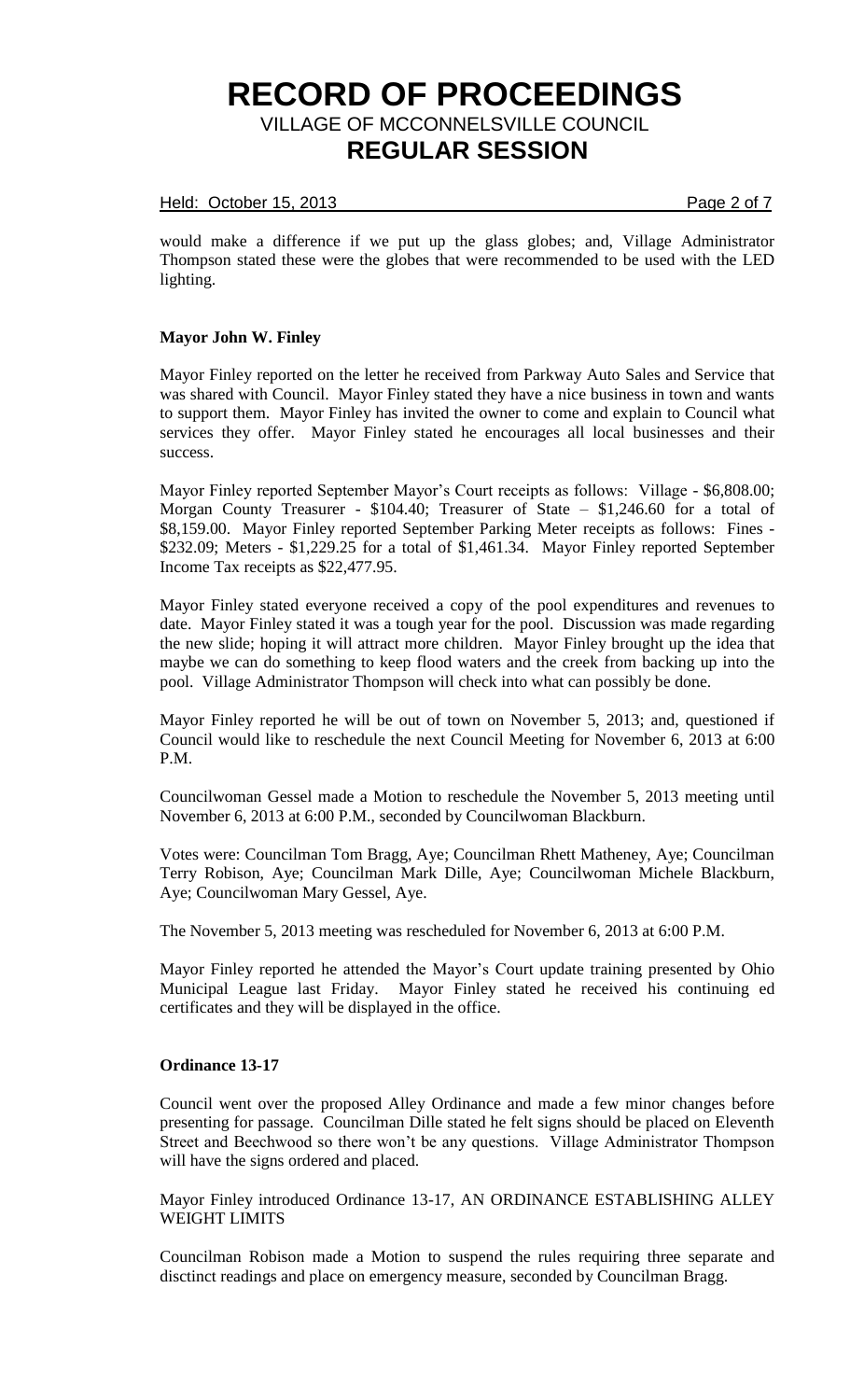### Held: October 15, 2013 **Page 3 of 7**

Votes were: Councilman Tom Bragg, Aye; Councilman Rhett Matheney, Aye; Councilman Terry Robison, Aye; Councilman Mark Dille, Aye; Councilwoman Michele Blackburn, Aye; Councilwoman Mary Gessel, Aye.

Councilwoman Blackburn made a Motion to adopt Ordinance 13-17 on emergency measure, seconded by Councilman Dille.

Votes were: Councilman Tom Bragg, Aye; Councilman Rhett Matheney, Aye; Councilman Terry Robison, Aye; Councilman Mark Dille, Aye; Councilwoman Michele Blackburn, Aye; Councilwoman Mary Gessel, Aye.

Ordinance 13-17 was duly adopted.

### **Ordinance 13-18**

Mayor Finley introduced Ordinance 13-18, A RESOLUTION TRANSFERRING APPROPRIATIONS WITHIN THE GENERAL AND STREET FUNDS

Councilman Matheney made a Motion to suspend the rules requiring three separate and disctinct readings and place on emergency measure, seconded by Councilwoman Gessel.

Votes were: Councilman Tom Bragg, Aye; Councilman Rhett Matheney, Aye; Councilman Terry Robison, Aye; Councilman Mark Dille, Aye; Councilwoman Michele Blackburn, Aye; Councilwoman Mary Gessel, Aye.

Councilman Robison made a Motion to adopt Ordinance 13-18 on emergency measure, seconded by Councilwoman Blackburn.

Votes were: Councilman Tom Bragg, Aye; Councilman Rhett Matheney, Aye; Councilman Terry Robison, Aye; Councilman Mark Dille, Aye; Councilwoman Michele Blackburn, Aye; Councilwoman Mary Gessel, Aye.

Ordinance 13-18 was duly adopted.

#### **Village Administrator John Thompson**

Village Administrator Thompson reported the crew has begun picking up leaves within the Village. They are going to try a schedule this year; with picking up leaves south of Main Street on Mondays; north of Main Street on Wednesday; and the Additions in between. Village Administrator Thompson stated there will be times when something happens creating them to get off schedule; however, they will catch up those times when time allows.

Village Administrator Thompson reported the sidewalk project has begun at Riverside and Liberty by the Eagles Park. Village Administrator Thompson noted this was being done through the Distress Grant.

Village Administrator Thompson reported the Notice to Proceed on the alley paving has been signed. Village Administrator Thompson stated he hopes they will begin within the next week to ten days; and, then it should be completed in about a weeks' time.

Village Administrator Thompson reported some signs have been removed by the new bridge area; trying to keep it looking better.

Village Administrator Thompson reported a letter was received from EPA regarding the Hawk Sewer Plant. He stated we have had some issues and have tried to remedy them with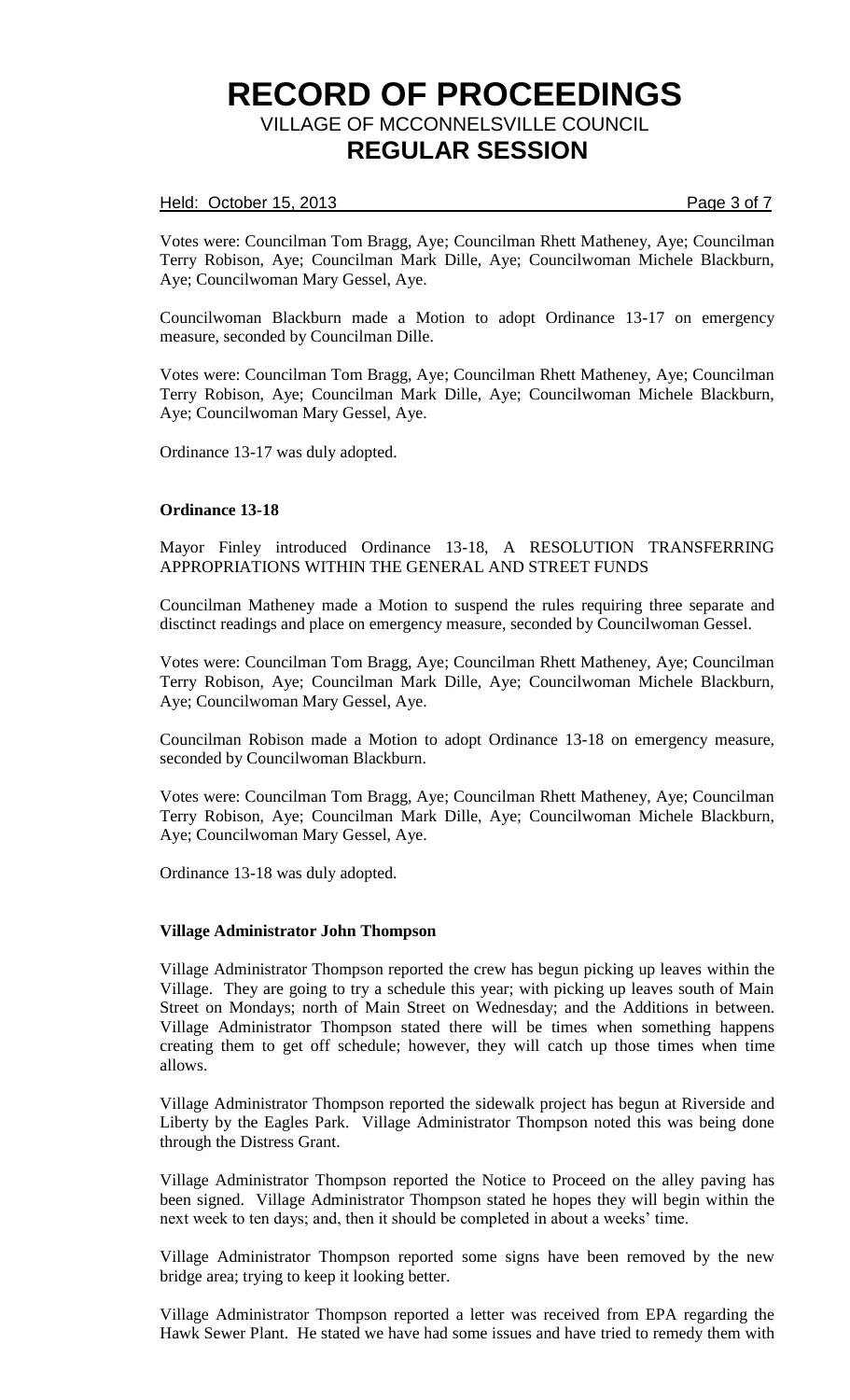### Held: October 15, 2013 **Page 4 of 7**

the assistance of the EPA; but, it is still not operating properly. Village Administrator Thompson stated there is not enough load on the plant to make it operate properly; and, we are not able to meet the NPDES guidelines.

Village Administrator Thompson reported the work at the sewer plant is progressing and expected to be completed on time. He is hoping to have it up and running in two weeks. The screens are to be installed on October  $28<sup>th</sup>$  or  $29<sup>th</sup>$ ; with the substantial completion by the end of October and final completion by end of November.

Village Administrator Thompson reported Kelly Wells started today as our Part-time Administrative Assistant.

## **Chief of Police Troy Copeland**

Chief Copeland reported in the month of September there were 44 citations and 2,000 miles were driven. Chief Copeland reported there was a B&E at the Church of Nazarene; theft cases on Seventh Street; an assault on Seventh Street; and another B&E at a garage on Sixteenth Street.

Chief Copeland reported he has been taking the cruisers in for maintenance to prepare them for the winter season. Chief Copeland stated he has purchased cameras for all of the cruisers; body cameras for the officers to take into a scene; two portable alcohol breath testers for the nightshift; an evidence locker that has eighteen compartments with individual locks; a new radar for the white Dodge Charger; a cage for the 2012 Dodge Charger; and a laser gun for all to use.

Chief Copeland reported all officers attended training last week at the EMA building for the new OLEG reporting system. Chief Copeland stated this is offered by the State through the Attorney General Office; it is a free internet based reporting system, now the officers can do their reports on the laptops in the cruisers instead of coming in the office.

Councilman Dille questioned where the internet service was coming from for this. Chief Copeland stated Wi-Fi.

## **Fiscal Officer Ellen Hemry**

Fiscal Officer Hemry reported September month to date expenditures and revenues; and, year to date expenditures and revenues, as follows: General Fund month to date expenditures \$31,995.73, revenue \$41,487.08; a difference of \$9,491.35; year to date expenditures \$401,921.39, revenue \$618,106.98; a difference of \$216,185.59. Current monies reserved for encumbrance \$54,602.80 leaving a balance of \$161,582.79.

Street Fund month to date expenditures \$4,905.71, revenue \$6,564.62; a difference of \$1,658.91; year to date expenditures \$43,799.12, revenue \$54,714.93; a difference of \$10,915.81. Current monies reserved for encumbrance \$2,860.94 a difference of \$8,054.87.

Water Fund month to date expenditures \$27,888.00, revenue \$47,573.47; \$5,170.93 of that amount came from Morgan Meigs; a difference of \$19,685.47; year to date expenditures \$231,104.67, revenue \$361,458.35 a difference of \$130,353.68. Current monies reserved for encumbrance \$113,066.24 a difference of \$17,287.44.

Sewer Fund month to date expenditures \$23,096.85, revenue \$49,897.20; \$4,747.12 of that amount came from Malta for Joint Sewer Operations and Maintenance; a difference of \$26,800.35; year to date expenditures \$312,114.98, revenue \$432,207.74; a difference of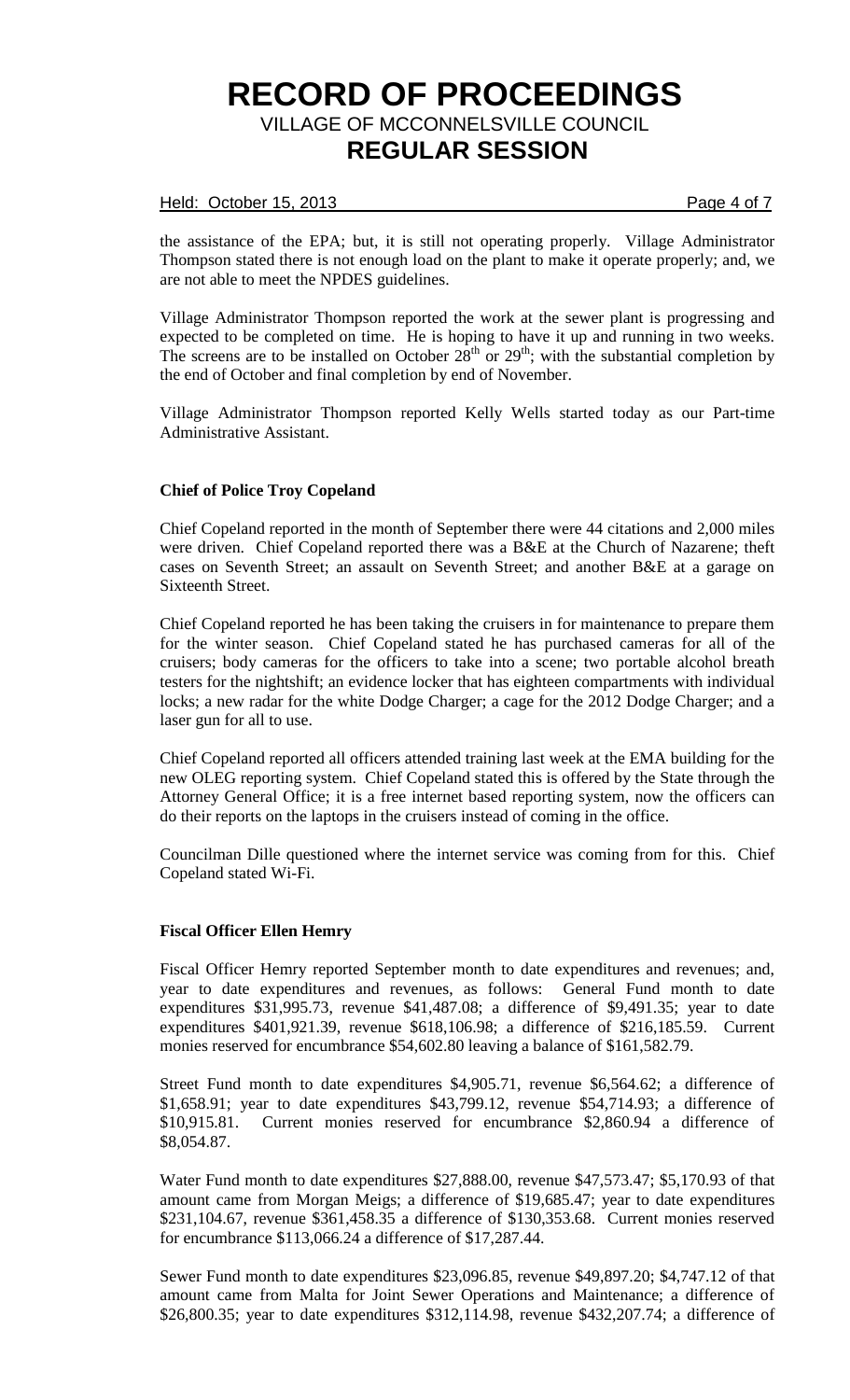### Held: October 15, 2013 **Page 5 of 7**

\$120,092.76. Current monies reserved for encumbrance \$148,534.97 leaving a year to date deficit of \$28,442.21.

Water Capital Projects Fund month to date revenue \$1,660.73; year to date revenue \$17,203.77.

### **Recreation & Buildings Committee**

Councilman Dille reported he attended the Park Committee Meeting that was held on October  $8<sup>th</sup>$ . AEP donated posts for the perimeters; for the light posts. They discussed usage fees on the leagues; endorsement plaques on tables (new tables are coming); S & S Pluming will be doing the winterizing; and quotes on mowing of the park and seeing what the best method will be. Councilman Dille asked Village Administrator Thompson to check out the roll up windows as they are leaking. Village Administrator Thompson stated he and Chris Apperson went over and looked at them to see how they could be fixed. Councilman Dille stated they are also discussing a fund raiser; purchasing benches with endorsements. The next scheduled Park Board Meeting will be held on November 4, 2013 at 7:00 P.M. in Malta Council Chambers.

### **Streets & Alley Committee**

Councilman Matheney reported we are getting ready to pave alleys; everything is going well.

Mayor and Council stated they are very pleased with work the gas company is doing on the line replacements and have had several good comments.

## **Economic Development Committee**

Councilwoman Gessel reported the Economic Development Office has eight offices to lease out for new entrepreneurs. Cinda Erickson will be opening a satellite office; along with Thompson's Child and Adolescence (they are based out of the Zanesville area and help troubled children).

## **Public Utilities Committee**

Councilman Robison reported the next Joint Utility Meeting is scheduled for November 18<sup>th</sup> at 7:00 P.M. in Malta Council Chambers.

## **Finance Committee**

Councilwoman Blackburn stated we have been discussing a workshop and waiting to hold it until after the election to involve any new Council Member. Councilwoman Blackburn stated they need to get their ideas together so the Fiscal Officer can begin preparing the budget. After a brief discussion, a Special Meeting was set for Tuesday, November  $12<sup>th</sup>$  at 6:00 P.M. for the purpose of a work session and preparing for the 2014 Budget.

## **Public Safety Committee**

Councilman Bragg reported concerns over those using scooters and driving them in the streets; fearing someone will be injured. Councilman Bragg stated the downtown area sidewalks are wheel chair ramp accessible.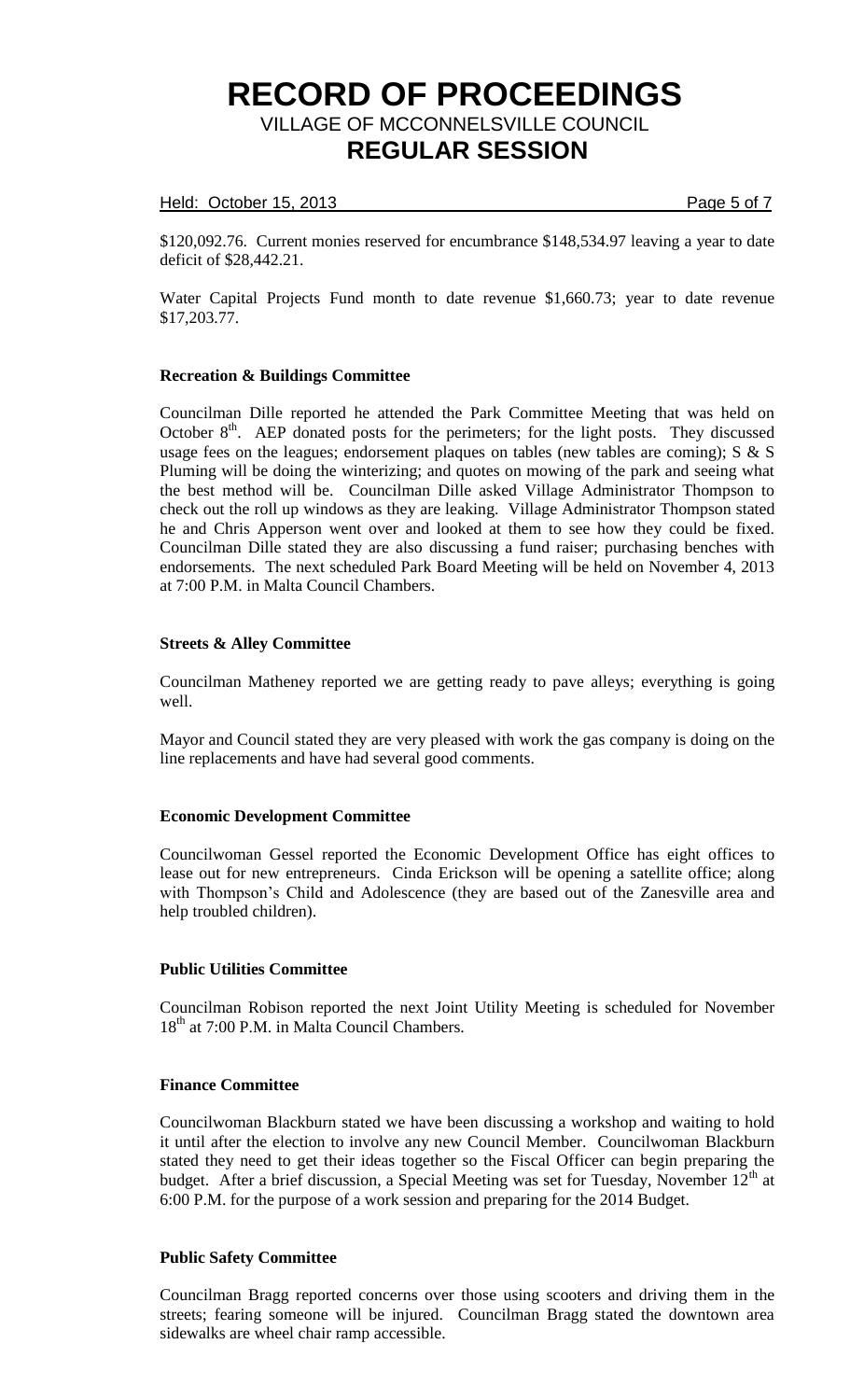### Held: October 15, 2013 **Page 6 of 7** Page 6 of 7

Discussion was made regarding the preparing of an Ordinance. Councilman Matheney stated he wants to see what the laws are and what can be done. Councilman Robison stated he will check on other ordinances.

Councilman Robison stated he has been receiving a lot of complaints about the house that is being torn down on Union Avenue. It seems to be taking them a very long time to get it down; and, he was under the understanding that today was the deadline for demolition to be completed.

Councilman Dille stated he has been reviewing the Property Maintenance Ordinance and feels it needs some work. Council will review this during the work session.

Mayor Finley stated he will begin looking at the committees and would like anyone to get with him if they would like on a certain committee.

## **Technology and Website Committee**

Councilman Robison reported he will add the leaf pick-up schedule to the website.

Councilman Robison noted he has added the boil alert notice section; and, to please let him know when there is one so he can add the notification.

Councilman Robison stated he has added the Trick-or-Treat schedule to the website; it will be on October 31, 2013 from 5:30 P.M. to 7:30 P.M.

#### **Other Business**

Councilwoman Blackburn reported the Homecoming Parade will be Friday evening; and, questioned if the Village had been notified. No one at the meeting was aware; but, will make note of it.

Councilwoman Gessel stated she was approached by Ginny Bond to have the Square closed on the 31<sup>st</sup> from 5:30 to 7:30 for Trick-or-Treat as was done last year.

Councilman Robison made a Motion to close the Square on Thursday, October 31, 2013 from 5:30 P.M. to 7:30 P.M. for Trick-or-Treat, seconded by Councilman Dille.

Votes were: Councilman Tom Bragg, Aye; Councilman Rhett Matheney, Aye; Councilman Terry Robison, Aye; Councilman Mark Dille, Aye; Councilwoman Michele Blackburn, Aye; Councilwoman Mary Gessel, Aye.

Mayor Finley requested Village Administrator Thompson to notify the State; and, Chief Copeland to put up no parking signs on the surrounding streets.

Councilwoman Blackburn stated the Key Club will be doing Trick-or-Can again this year; all the food collected will go to the Food Pantry. Councilwoman Blackburn reported they collected eight boxes of canned goods last year.

## **Adjournment of Meeting**

Councilman Matheney made a Motion to adjourn, seconded by Councilwoman Blackburn.

Votes were: Councilman Tom Bragg, Aye; Councilman Rhett Matheney, Aye; Councilman Terry Robison, Aye; Councilman Mark Dille, Aye; Councilwoman Michele Blackburn, Aye; Councilwoman Mary Gessel, Aye.